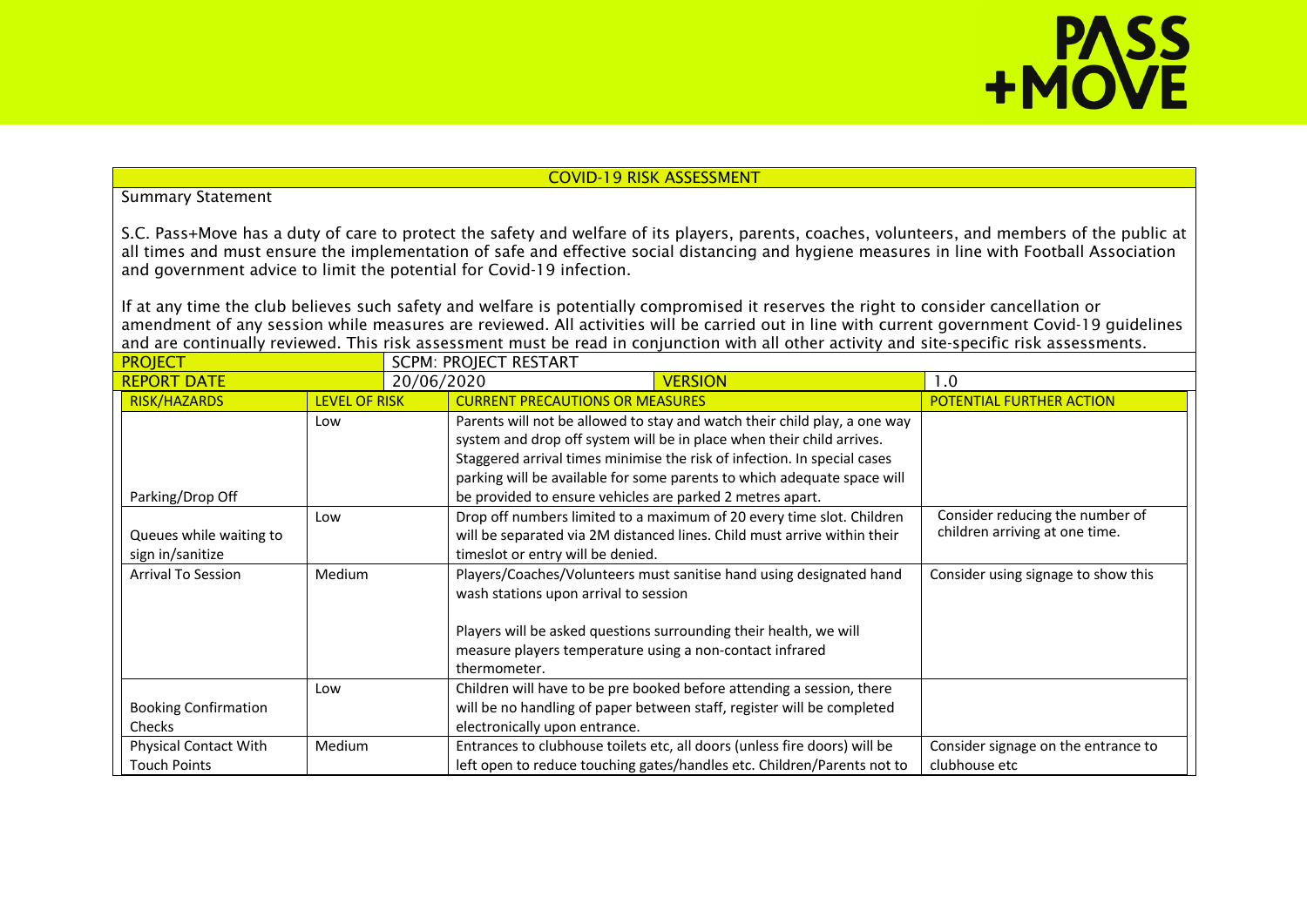## **PASS**<br>+MOVE

|                                       |        | touch any gates/handles/doors, all must be sanitised before and after<br>each session.                                                                                                                                                                                                                                                  |                                                                                                  |
|---------------------------------------|--------|-----------------------------------------------------------------------------------------------------------------------------------------------------------------------------------------------------------------------------------------------------------------------------------------------------------------------------------------|--------------------------------------------------------------------------------------------------|
| <b>Walkways Safety</b>                | Low    | All children will be escorted to the designated coaching space in a one-<br>way system walkway. All Coaches, Volunteers and players must follow<br>the one way system.<br>All will be advised not to touch surfaces, fences, barriers and equipment                                                                                     |                                                                                                  |
| Seating/Personal Zone                 | Low    | Strict social distancing measures will be implemented -<br>Players/Coaches/Volunteers will not be able to sit on benches, everyone<br>will have designated space to leave personal items.                                                                                                                                               |                                                                                                  |
| <b>Equipment Sanitisation</b>         | Low    | All equipment will be sanitised by coaches before and after sessions<br>have taken place, Players will be advised not to touch any equipment<br>during the session                                                                                                                                                                      |                                                                                                  |
| Goalkeepers Personal                  | Medium | Goalkeepers will be able to handle the ball but only while wearing<br>gloves, it is their responsibility to ensure gloves are washed between<br>sessions. Gloves must be worn only during the session and will be                                                                                                                       | Prohibit goalkeeper specific training                                                            |
| Equipment<br><b>Toilets</b>           | High   | sprayed with a disinfectant spray supplied by the club upon arrival.<br>Toilets will have an enforced one in one out system, a 2M social<br>distancing line will be in place to ensure Players/Coaches/Volunteers do<br>not come into close contact with one another. Players must sanitise<br>hand before and after using the toilets. |                                                                                                  |
| Indoor areas                          | Medium | Indoor areas will remain closed and out-of-bounds to all<br>players                                                                                                                                                                                                                                                                     |                                                                                                  |
| Personal property and<br>litter       | Medium | All visitors will be instructed to keep personal property with<br>them always or in their designated zones - players must take any litter<br>with them, there will be no food at sessions.                                                                                                                                              |                                                                                                  |
| Leaving the premises                  | Low    | Players/Coaches/Volunteers must sanitise Staff will regularly patrol the<br>'Open Spaces' zone and visitors<br>will be escorted to the exit point by a member of staff.                                                                                                                                                                 |                                                                                                  |
| <b>General Public</b><br>Interference | Medium | Coaching areas will be sectioned using rope to ensure the safety of<br>Players, Coaches & Volunteers.                                                                                                                                                                                                                                   | Request to have no members of the<br>public at venue when training sessions<br>are taking place. |